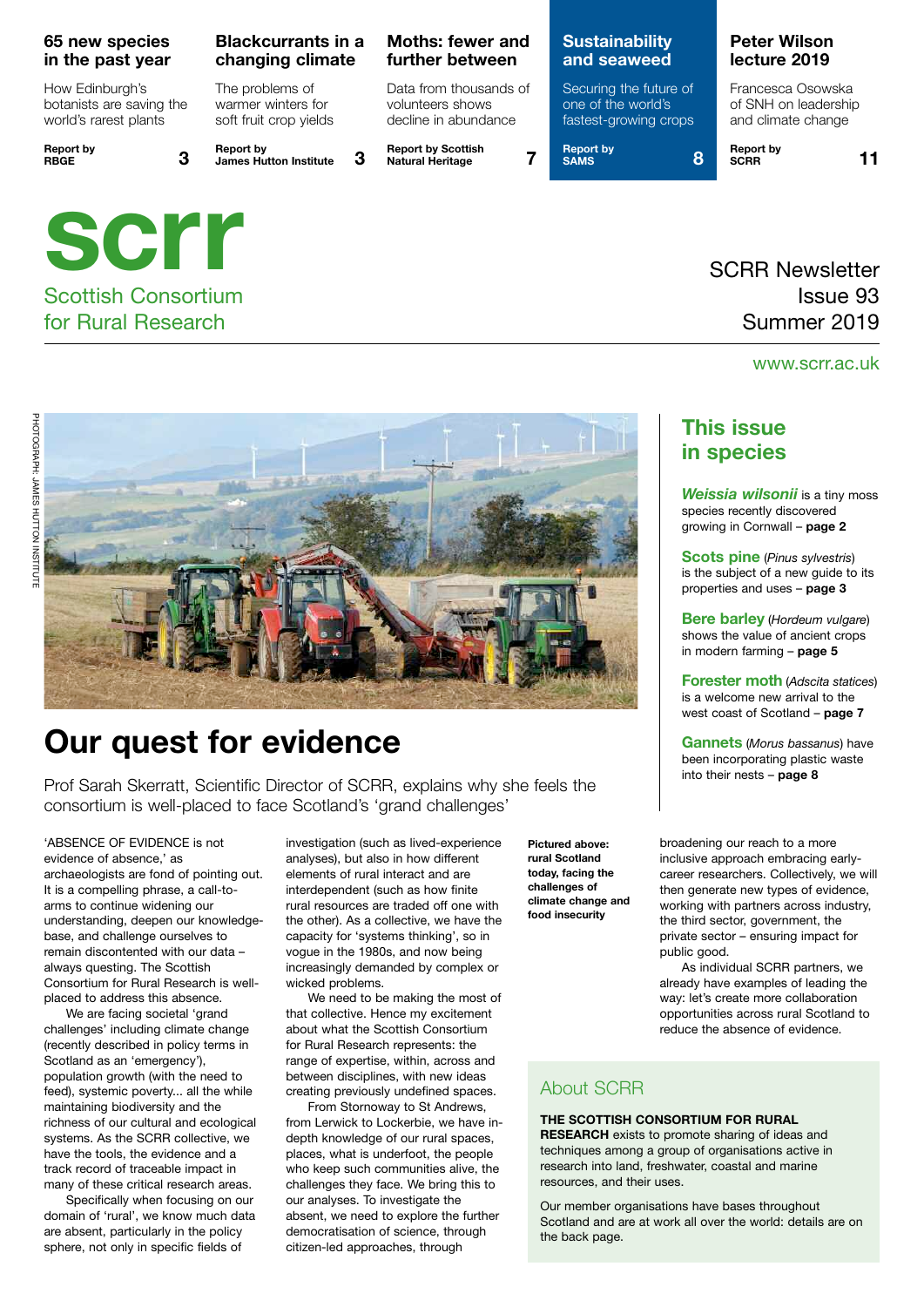### Royal Botanic Garden Edinburgh

STUNNING GINGERS, exquisite begonias and one minuscule moss are in the incredible line-up of plant species described as new to science by leading experts at the Royal Botanic Garden Edinburgh (RBGE) over the past twelve months. As well as working around the globe, botanists have been cultivating specimens within specialist research facilities back home in Scotland and extracting data from preserved herbarium specimens, and

**'A new native moss species was found in Cornwall and grows to just 5mm tall. It is known from a very few sites in England and Wales, and has undergone a long-term decline in distribution. It has been caught just in time'**

they have formally recognised and described 65 new species of plants.

In the week the Garden was announced as one of the first Botanic Gardens Conservation International (BGCI) Accredited Advanced Conservation Practitioners, RBGE is collating a list of new species from its last year of research from Indonesia, Madagascar, Vietnam, the Philippines, India, Democratic Republic of Congo, Nigeria, Thailand, Brazil, Colombia and Peru. Many have been grown on for months and often years in Edinburgh before being formally named.

Among the latest highlights are twelve species of amomum (from Zingiberaceae, the ginger family); eleven cyrtandra (part of Gesneriaceae, the African Violet family); five species of garcinia (mangosteens); and a whopping 19 species of begonia. RBGE's scientists and horticulturists



# **Saving species magnificent, new and on the brink of extinction**

Ongoing work by Royal Botanic Garden Edinburgh, at home and in the field, has led to the identification of 65 new species in the past year

are also awaiting confirmation on other recent collections from Borneo and Peru growing in the glasshouses, many almost certainly new to science.

Closer to home, a new native moss species, *Weissia wilsonii*, was found in Cornwall and grows to just 5mm tall. It is known from a very few sites in England and Wales and RBGE



research tells us it has seen a longterm decline in distribution: it has been caught just in time.

Dr Mark Hughes, a tropical diversity scientist, explained why Edinburgh was particularly significant in the identification of new species. 'We have a living collection containing some of the world's rarest plants, many of which arrive here unidentified and hence potentially new to science. Our job is to make sure all the parts of the jigsaw which makes up our green planet get the recognition and protection they deserve, which means formally identifying them as new to science and, also, ensuring each gets a conservation assessment according to IUCN (International Union for Conservation of Nature) guidelines.'

The data also highlights the global significance of the Royal Botanic Garden Edinburgh's glasshouses and plant health facilities at the point where it is embarking on the £70m Edinburgh Biomes initiative to protect its unique and world-leading plant collection.

*For more information contact Shauna Hay, [s.hay@rbge.org.uk](mailto:s.hay@rbge.org.uk)*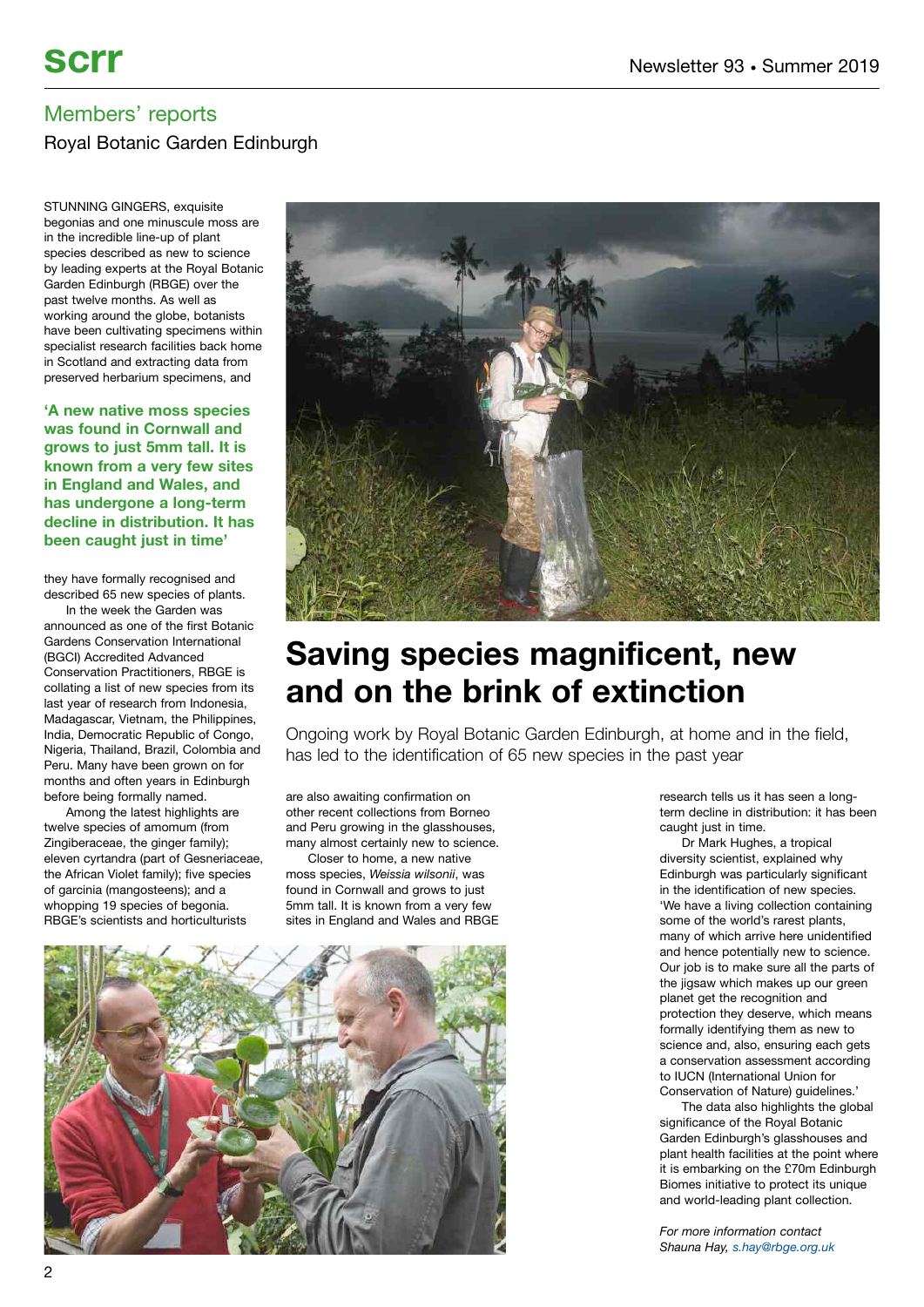BioSS, James Hutton Institute, Forest Research

IN COMMON WITH a number of fruit crops and woody plants, blackcurrants require a period of chilling before they start to grow in spring. This reduces the risk of frost damage to new buds, ensuring that buds burst rapidly in the spring and that they flower together. Insufficient chilling may cause crops to flower later in the year, to produce fewer fruit and, over repeated years, to have a reduced plant lifespan.

Blackcurrants have a particularly high chilling requirement. We are already seeing the effects of milder winters, but the mechanisms are not well understood and commercial growers currently use a model where they simply count up the number of hours the plant experiences below 7C during the winter.

In a collaboration funded jointly by the Scottish Government and Innovate UK, BioSS researchers have worked with scientists at the James Hutton Institute and growers from across the UK to develop statistical models which explore the relationship between chilling period and buds opening in the spring.

The chilling effect was seen to be much stronger as the temperature dropped, and there was an optimal chilling range which differed by variety: some varieties had high chill requirements, while others were more susceptible to over-chilling. The model also highlighted considerable variation

## **Maintaining healthy blackcurrant crops in a changing climate**

Dr Katharine Preedy of Biomathematics and Statistics Scotland describes how novel statistical modelling techniques can help fruit farmers



in the resilience to changing temperatures with some varieties able to accumulate sufficient chilling even at warmer temperatures, if chilled for long enough.

The research will enable breeders to select cultivars resilient to the increasingly variable winters expected as the climate changes, and help growers decide when to intervene to support insufficiently chilled plants. The model also provides a framework to apply to genomic data to find markers for such resilience which may also be relevant to other woody plants. So, in addition to their economic importance, blackcurrants can act as something of a 'canary in the mine'; if we can understand how blackcurrants react to a changing climate, we can apply the knowledge to similar fruit crops such as raspberries, blueberries, cherries, apples and plums.

*For more information contact Dr Katharine Preedy, [katharine.preedy@bioss.ac.uk](mailto:katharine.preedy@bioss.ac.uk)*

# Wood properties and uses of Scots pine

Paul McLean of Forest Research on a new report that reflects the popularity of a much-loved native tree

SCOTS PINE IS a much-loved tree in the Scottish landscape with important landscaping and biodiversity benefits. Sustainably managed, it provides a valuable timber resource and there is increasing interest in how to make best use of the home-grown material. Forest Research has recently published a comprehensive report that responds to this interest by collating and synthesising research into the production and use of Scots pine timber across Great Britain.

The natural distribution of Scots pine covers a large area spanning Europe and Asia. It was once the dominant tree species in northern Great Britain covering around 20 per cent of Scotland and six per cent of Great Britain. While only a small fraction of these natural forests remain, thanks to a century of reafforestation



**Forestry office at Smithton, Inverness clad in Scots pine**

Scots pine now covers around one per cent of Great Britain. It is the second most abundant conifer growing in the UK and the only native conifer species grown for timber. It remains an

important timber species in areas that are too dry for the faster-growing Sitka spruce and is therefore of considerable regional significance, particularly in northern and eastern Scotland.

The new report draws on sources from the European continent, where Scots pine is better characterised and used in a wider range of applications. It is written for those who are seeking to determine the potential end uses of Scots pine including engineers, wood processors and forest scientists. It is divided into three parts: one, distribution of Scots pine; two, wood properties and uses; and three, suitability for different end products.

*Download the report at [www.forestresearch.gov.uk/](https://www.forestresearch.gov.uk/research/wood-properties-and-uses-scots-pine-britain/) [research/wood-properties-and-uses](https://www.forestresearch.gov.uk/research/wood-properties-and-uses-scots-pine-britain/)[scots-pine-britain/](https://www.forestresearch.gov.uk/research/wood-properties-and-uses-scots-pine-britain/)*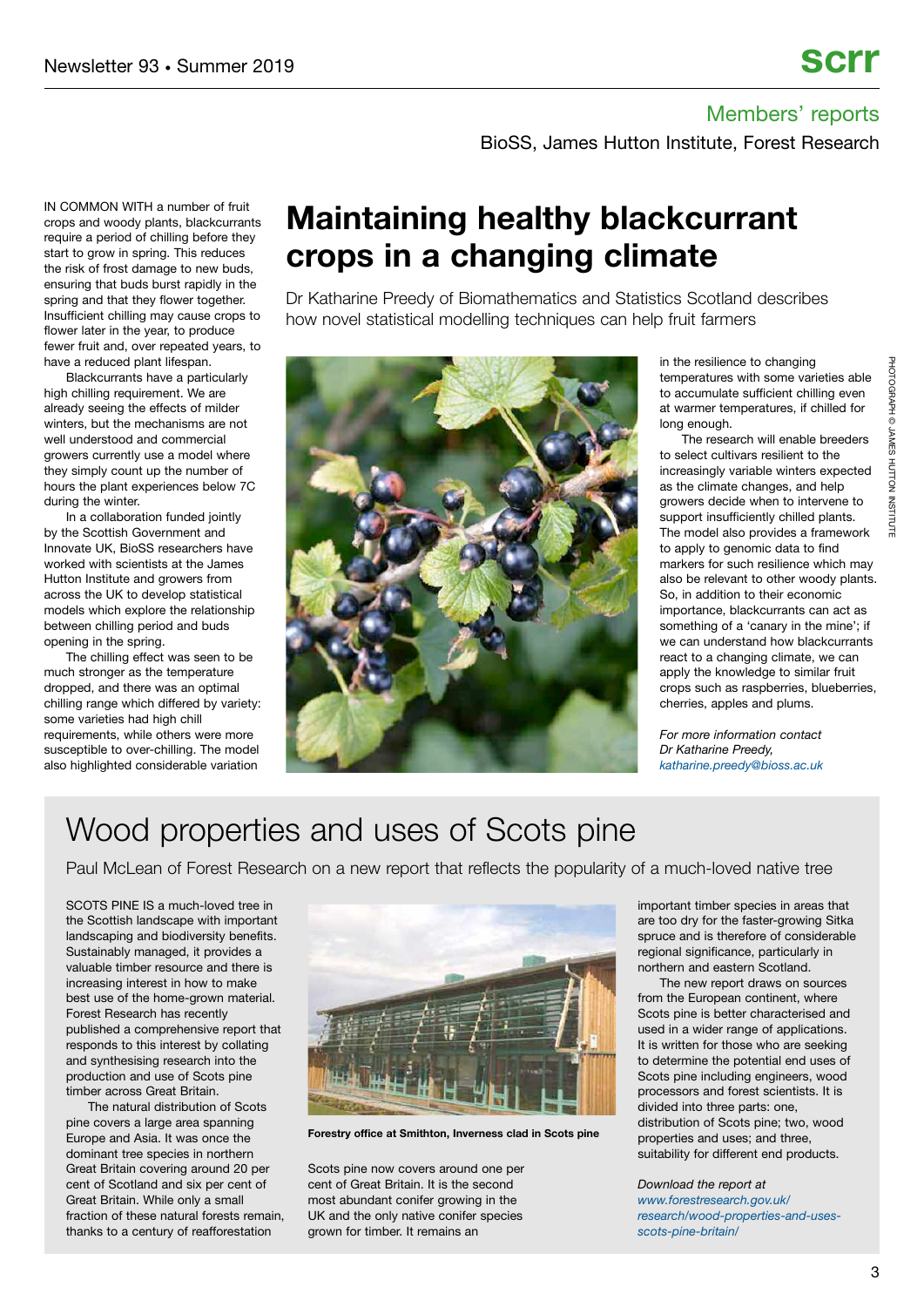Forest Research, Centre for Ecology & Hydrology

## **Using 'big data' to help manage global natural assets**

Dr Chloe Bellamy of Forest Research describes how data from a major woodland survey can be analysed

RESEARCH CARRIED OUT by the University of Southampton and Forest Research is helping to tackle one of our biggest sustainability challenges, looking after and nurturing the natural resources in the world around us.

The study outlines a new approach for using environmental 'big data' to understand where different approaches to managing our natural capital – such as forests, lakes, soils – are most effective, so that the environment continues to provide us with the food, water, recreation and timber on which we all depend.

The work has been carried out with co-authors from Forest Research and the Centre for Ecology & Hydrology (CEH). The data used in the study is collected by both organisations, through the UK-wide Countryside Survey (CEH) and National Forest Inventory (Forest Research). The study is part of SCALEFORES, a €1.5m project funded



by the European Research Council (ERC), with findings published in the journal Nature Sustainability. The 15,000 woodland squares surveyed for the National Forest

Inventory provide a detailed picture of the British wooded landscape. But to truly harness the power of 'big data', we need new approaches to sort through the complexity. The methods developed in this study are providing a deeper understanding of our natural environment, informing national-scale strategies to protect and enhance the benefits that woodlands and other ecosystems provide to society.

*More details at [www.forestresearch](https://www.forestresearch.gov.uk/news/using-big-data-help-manage-global-natural-assets/) [.gov.uk/news/using-big-data-help](https://www.forestresearch.gov.uk/news/using-big-data-help-manage-global-natural-assets/)[manage-global-natural-assets/](https://www.forestresearch.gov.uk/news/using-big-data-help-manage-global-natural-assets/)*

*Countryside Survey – [countrysidesurvey.org.uk](https://countrysidesurvey.org.uk)*

*National Forest Inventory – [www.forestresearch.gov.uk/tools-and](https://www.forestresearch.gov.uk/tools-and-resources/national-forest-inventory/)[resources/national-forest-inventory/](https://www.forestresearch.gov.uk/tools-and-resources/national-forest-inventory/)*

*Nature Sustainability – [www.nature.com/natsustain/](https://www.nature.com/natsustain/)*

# Better forestry to protect the water environment

Dr Tom Nisbet of Forest Research describes a new guide covering an important environmental issue

THE ENVIRONMENTAL BENEFITS of forests and woodlands are increasingly recognised and valued by society. Benefits for the water environment include the ability to protect aquatic habitats and species, preserve the quality of drinking water, alleviate flooding, and guard against erosion, landslides and the loss of soil.

The provision of such benefits is central to public funding for woodland creation and management. It is vital that we manage our forests, woodlands and trees sustainably to protect these environmental goods and services.

Forest management practices can harm the water environment by disturbing soil and vegetation, or by altering pathways of water movement. Poor management can diminish or reverse the benefits of forests and woodlands, contribute to local flooding and risk severe water pollution.

This new practice guide provides advice to forest managers, practitioners, planners and supervisors on how forest operations should be



planned and managed to protect the water environment. Applying this guidance will help ensure that forest operations comply with the UK Forestry Standard Guidelines on Forests and Water, which are the primary source of information on the legal and good practice requirements. The Guide is supported by a fold-out

**Managed properly, forests can protect the quality and ecology of waters**

'cab card' for operators which illustrates key points of good practice. Five copies of the card are supplied with each printed copy of the guide.

*Download the guide free of charge at [www.forestresearch.gov.uk/](https://www.forestresearch.gov.uk/research/managing-forest-operations-protect-water-environment/) [research/managing-forest-operations](https://www.forestresearch.gov.uk/research/managing-forest-operations-protect-water-environment/)[protect-water-environment/](https://www.forestresearch.gov.uk/research/managing-forest-operations-protect-water-environment/)*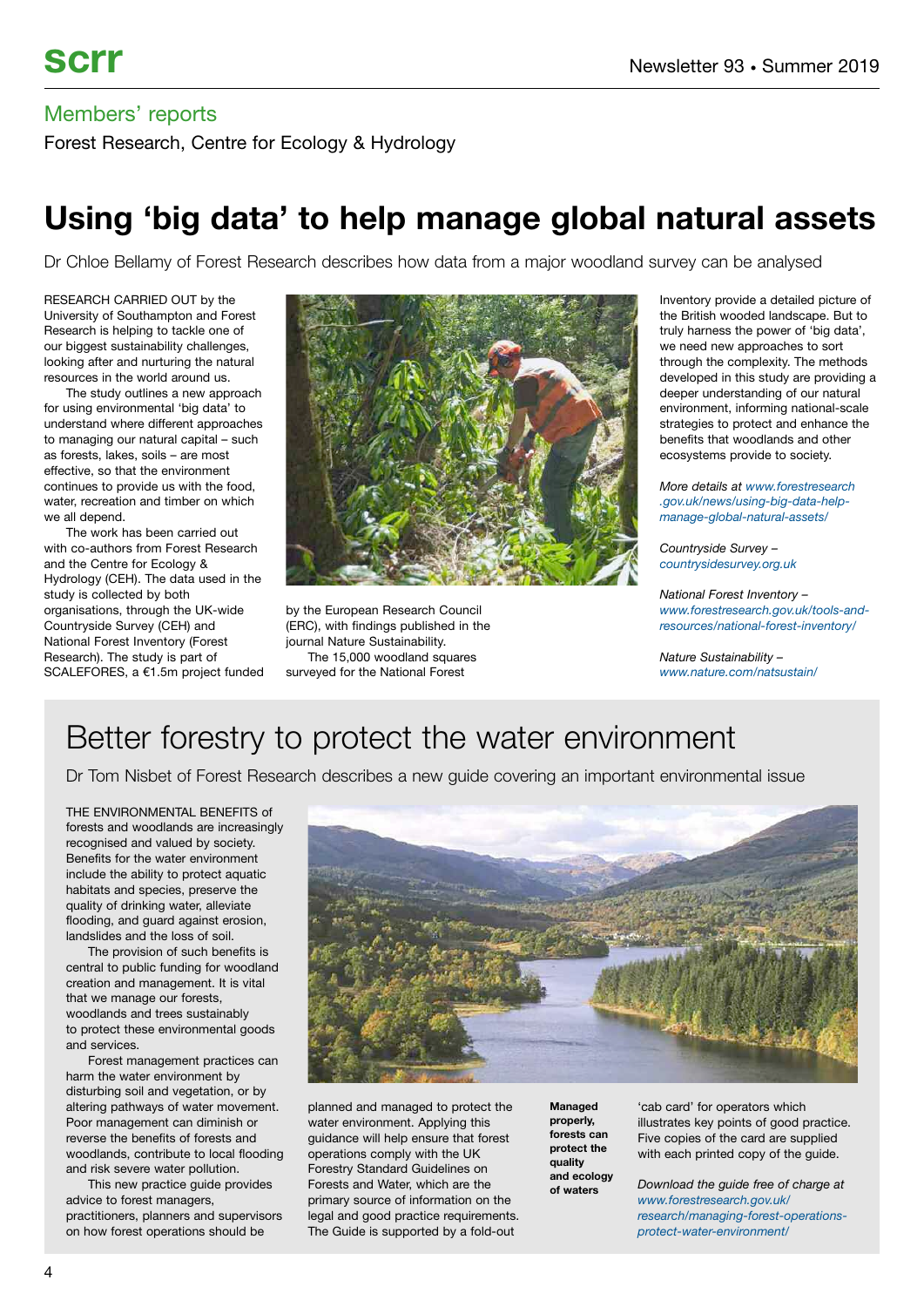James Hutton Institute, University of the Highlands and Islands

SCIENTISTS AT James Hutton Institute, the University of Copenhagen and the Agronomy Institute of the University of the Highlands and Islands (UHI) are investigating the remarkable ability of some strains of Scottish bere barley to grow on soils deficient in trace elements.

Before the 1900s, most farmers grew local strains of crops which had evolved in their locality over centuries of growing. In particularly challenging environments, some strains developed unique characteristics which are potentially of great value to modern agriculture.

Bere is an ancient type of Scottish barley with strong historic links to the Western Isles, Orkney and Shetland.

**'Soils deficient in trace elements are common in many parts of the world and can usually only support crops if foliar applications of trace elements are made. The ability of strains of bere barley to cope with these conditions is therefore potentially of global significance'**

In the three island groups, sandy agricultural soils deficient in trace elements (especially manganese, copper and zinc) are common along the coast, and introduced crops often fail on these soils.

A dramatic demonstration of this was seen in a recent trial on sandy soil in Orkney, which included both modern barley varieties and different strains of bere. Within a few weeks of emerging, the modern varieties already appeared yellow and grew poorly, producing no

## **Bere, an ancient crop that could increase agricultural sustainability**

Experimental planting by the James Hutton Institute, University of Copenhagen and University of the Highlands and Islands has proven the advantages of traditional varieties of this ancient form of barley



**Above and below: traditional bere varieties show healthier growth**



grain at harvest. In contrast, three strains of bere which originated from island locations with sandy soils grew healthily and produced good yields of grain. Leaf samples confirmed that the modern varieties were very deficient in manganese, zinc and copper while levels were normal in the beres.

Further research in different environments has confirmed the ability of some strains of bere to grow on similarly deficient soils and since the trait does not occur in all bere, it probably arose through deliberate selection by island farmers.

Soils deficient in trace elements are common in many parts of the world and can usually only support crops if several foliar applications of trace elements are made. The ability of strains of bere to cope with these conditions is therefore potentially of global significance and research is also investigating the genes and physiological mechanisms behind this

trait, so that it can be incorporated into modern varieties. The research demonstrates very clearly that some ancient crops contain important traits which may help to develop a more sustainable agriculture, and underlines the importance of conserving genetic diversity within these crops as a future agricultural resource.

*For more information, contact Tim George [\(tim.george@hutton.ac.uk\)](mailto:tim.george@hutton.ac.uk) or Joanne Russell [\(Joanne.Russell@](mailto:Joanne.Russell@hutton.ac.uk) [hutton.ac.uk\)](mailto:Joanne.Russell@hutton.ac.uk) at James Hutton Institute, or Peter Martin [\(Peter.Martin@uhi.ac.uk\)](mailto:Peter.Martin@uhi.ac.uk) at the Agronomy Institute, UHI*

*Ecological Sciences, James Hutton Institute – [www.hutton.ac.uk/research/](https://www.hutton.ac.uk/research/groups/ecological%20sciences) [groups/ecological%20sciences](https://www.hutton.ac.uk/research/groups/ecological%20sciences)*

*Agronomy Institute, University of the Highlands and Islands – [www.uhi.ac.uk/en/research](https://www.uhi.ac.uk/en/research-enterprise/centres/agronomy/)[enterprise/centres/agronomy/](https://www.uhi.ac.uk/en/research-enterprise/centres/agronomy/)*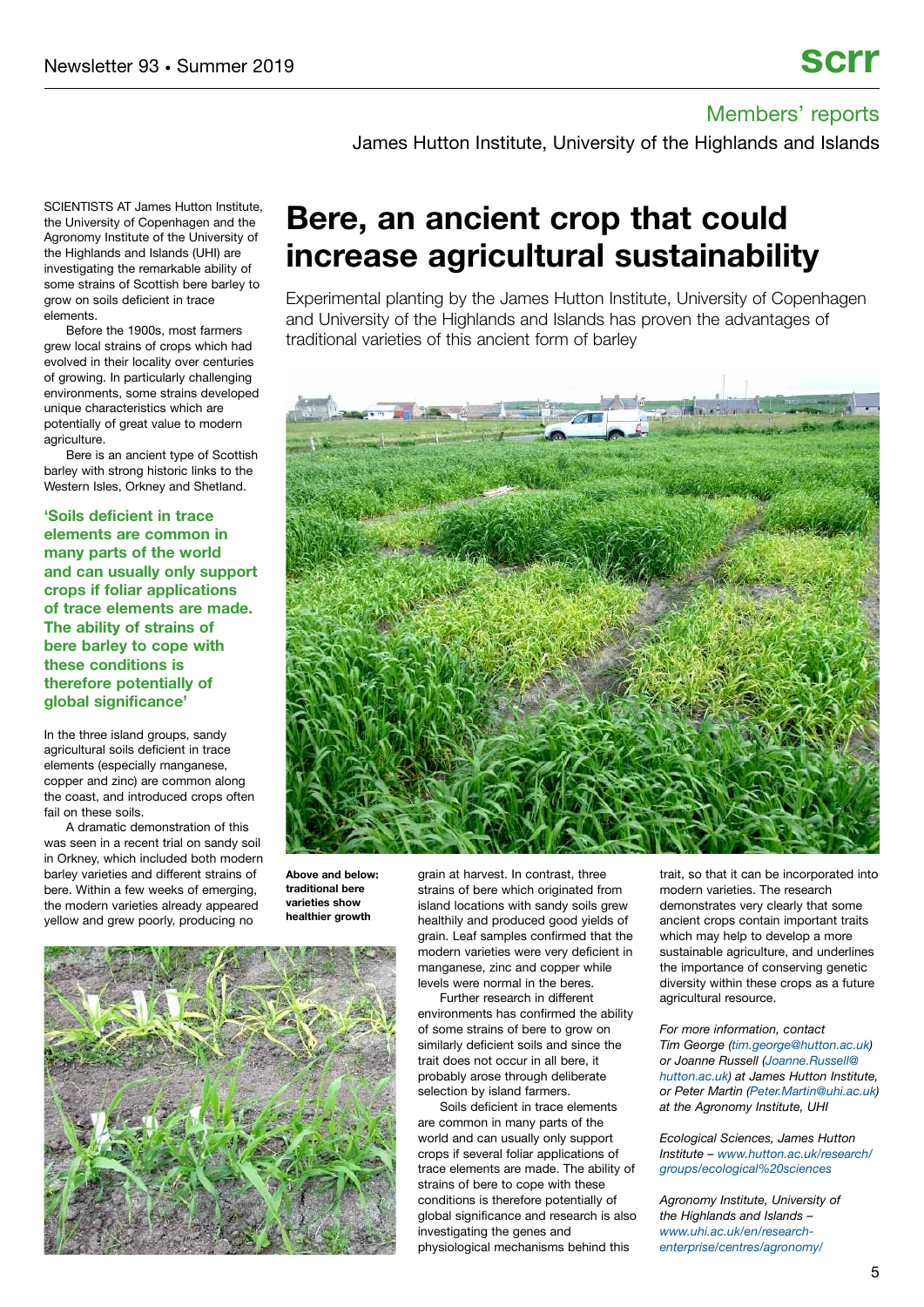University of Glasgow, Forest Research

## **Crop plants that need less water to grow**

Researchers at the University of Glasgow have been able to increase the uptake of carbon doxide

GLASGOW SCIENTISTS HAVE developed a new, sustainable way for plants to increase carbon dioxide  $(CO<sub>2</sub>)$ uptake for photosynthesis while reducing water usage.

The breakthrough was led by a team of plant scientists at the University of Glasgow. The researchers used a new, synthetic light-activated ion channel, engineered from plant and algal virus proteins, to speed up the opening and closing of the stomata – pores in the leaves of plants through which carbon dioxide enters for photosynthesis. The modified plants grew as normal and substantially better under light conditions typical of the field, fixing more  $CO<sub>2</sub>$  while losing less water to the atmosphere.

Crop irrigation accounts for roughly 70 per cent of fresh water use on the planet and its use has expanded at unsustainable rates over the past three decades. Scientists have been trying to find ways to make plants grow with less water. Until now, much of the research has reduced water consumption, but at a potential cost in reduced  $CO<sub>2</sub>$  uptake and plant growth. This is not a satisfactory approach overall, given the growing demands on agricultural food production. This new research now offers a different approach that can successfully improve growth without compromising water use efficiency.

The researchers studied the plant arabidopsis, a member of the mustard



**Above: plants grown with (right) and without (left) the new synthetic system to improve** uptake of CO<sub>2</sub>

family. Using the light-activated ion channel, called BLINK, the plant's stomatal responses were accelerated and better synchronised when grown under fluctuating light – conditions that are typical of the natural environment, where, for example, shade can be provided by clouds passing overhead or neighbouring plants.

The engineered plants showed improved growth and biomass

**'Crop irrigation accounts for roughly 70 per cent of fresh water use on the planet and its use has expanded at unsustainable rates over the past three decades'**

production while conserving water. The research also adopted a wellestablished approach from neuroscience, called optogenetics, to better equip stomata that are essential in balancing  $CO<sub>2</sub>$  uptake and water loss. The paper, 'Optogenetic manipulation of stomatal kinetics improves carbon assimilation, water use, and growth', is published in Science. The work was funded by the Biotechnology and Biological Sciences Research Council (BBSRC).

*For further information contact [ali.howard@glasgow.ac.uk](mailto:ali.howard@glasgow.ac.uk%20) or [elizabeth.mcmeekin@glasgow.ac.uk](mailto:elizabeth.mcmeekin@glasgow.ac.uk)*

# New head of IFOS announced at Forest Research

NICOL SINCLAIR has been announced as the new Head of Inventory, Forecasting and Operational Support (IFOS) within Forest Research. He takes over from Peter Weston, who has retired after a long and distinguished career in the Forestry Commission.

In accepting his new role, Nicol said: 'This is an important time for Forest Research as both the demands from and threats to our forests have never been greater.

'I am excited to join Forest Research as Head of IFOS at such a pivotal time and look forward to working with the team, customers and stakeholders to continue to develop



our management platforms, data offer and highlight the benefits of forestry.' Nicol is a member of the Institute of

Chartered Foresters and has worked in the Forestry Commission since 1990. He started his career in Llandovery, followed by a variety of roles in the public forest estate in Scotland including in his native Argyll, Newton Stewart, and Inverness.

His roles have included establishing the first Forestry Apprenticeship Scheme in Scotland; rethinking timber transport; and introducing the first National Strategic Plan for the public forest estate. As part of this , he worked very closely with the IFOS team and helped to develop Forester – Forest Research's spatial planning system.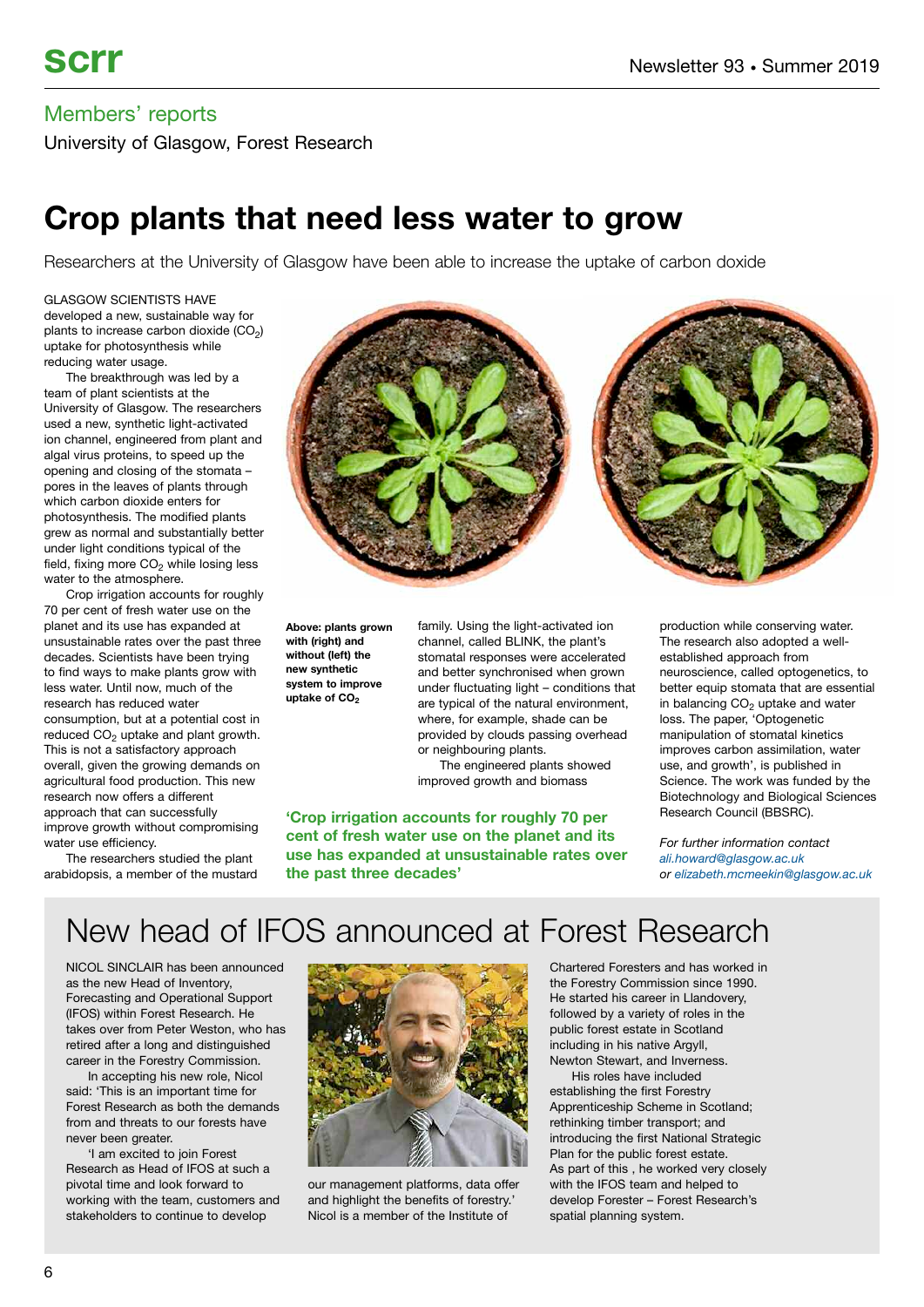### Members' reports Scottish Natural Heritage

TRENDS OF MOTHS in Scotland 2019 is a new report by Scottish Natural Heritage (SNH) and partners. It finds that moth abundance has fallen by almost 50 per cent over the period, with more species classed as 'significantly decreasing' than 'increasing'. Eight of the 20 species in most rapid decline are associated with moorland, suggesting that the insects may be disproportionately struggling in this habitat.

Of the top 20 most rapidly increasing species, 16 are associated with woodland habitats, suggesting

**'Moths can give us vital clues about the health of our environment, because they are found in so many different habitats and have a high sensitivity to environmental changes... there are clear signals that climate change and loss of habitat are driving the overall population decline'**

that common woodland moths may be doing well in Scotland.

The research also shows that over the same time period, moth 'occupancy' – the distribution of the insects across Scotland – has increased by about 16 per cent.

Climate change is likely to be an important factor behind the trends, driving the range of some species northward with corresponding increases in occupancy. At the same time, warmer and wetter winters driven by climate change have been shown to negatively impact some moths, while other species are suffering population declines as a

**Right: New Forest burnet moth. Below: forester moth**



## **Survey reveals that moths are getting fewer and further between**

A new report for Scottish Natural Heritage shows that moth numbers have declined over the past 25 years, but their distribution has increased

> result of detrimental land management and habitat changes.

> SNH is working with Butterfly Conservation, landowners and volunteers on conservation programmes for 21 priority species, with some encouraging signs. In 2018, monitoring at the single site on the remote west coast where the New Forest Burnet moth survives resulted in the highest count since 2013, following efforts to protect its habitat from over-grazing.

Elsewhere the feeding signs of Forester Moth caterpillars were discovered at two sites in Kilmartin. This is the first time they have been found in the wild in Scotland, following a training day held by Butterfly Conservation and part-funded by SNH.

The research used a huge dataset of some five million records compiled by thousands of volunteers to show for the first time how moths in Scotland are faring.

Simon Foster, SNH trends and indicators analyst, said: 'Moths are an important part of our biodiversity and can give us vital clues about the health of our environment, because they are found in so many different habitats and have a high sensitivity to environmental changes.

'The evidence is that some populations have undergone large declines or range changes, with clear signals that climate change and loss of habitat are driving the overall population decline.'

*Download the report at [www.nature.](https://www.nature.scot/trend-notes-scottish-moths) [scot/trend-notes-scottish-moths](https://www.nature.scot/trend-notes-scottish-moths)*

*Butterfly Conservation in Scotland – [butterfly-conservation.org/in-your](https://butterfly-conservation.org/in-your-area/scottish-office)[area/scottish-office](https://butterfly-conservation.org/in-your-area/scottish-office)*

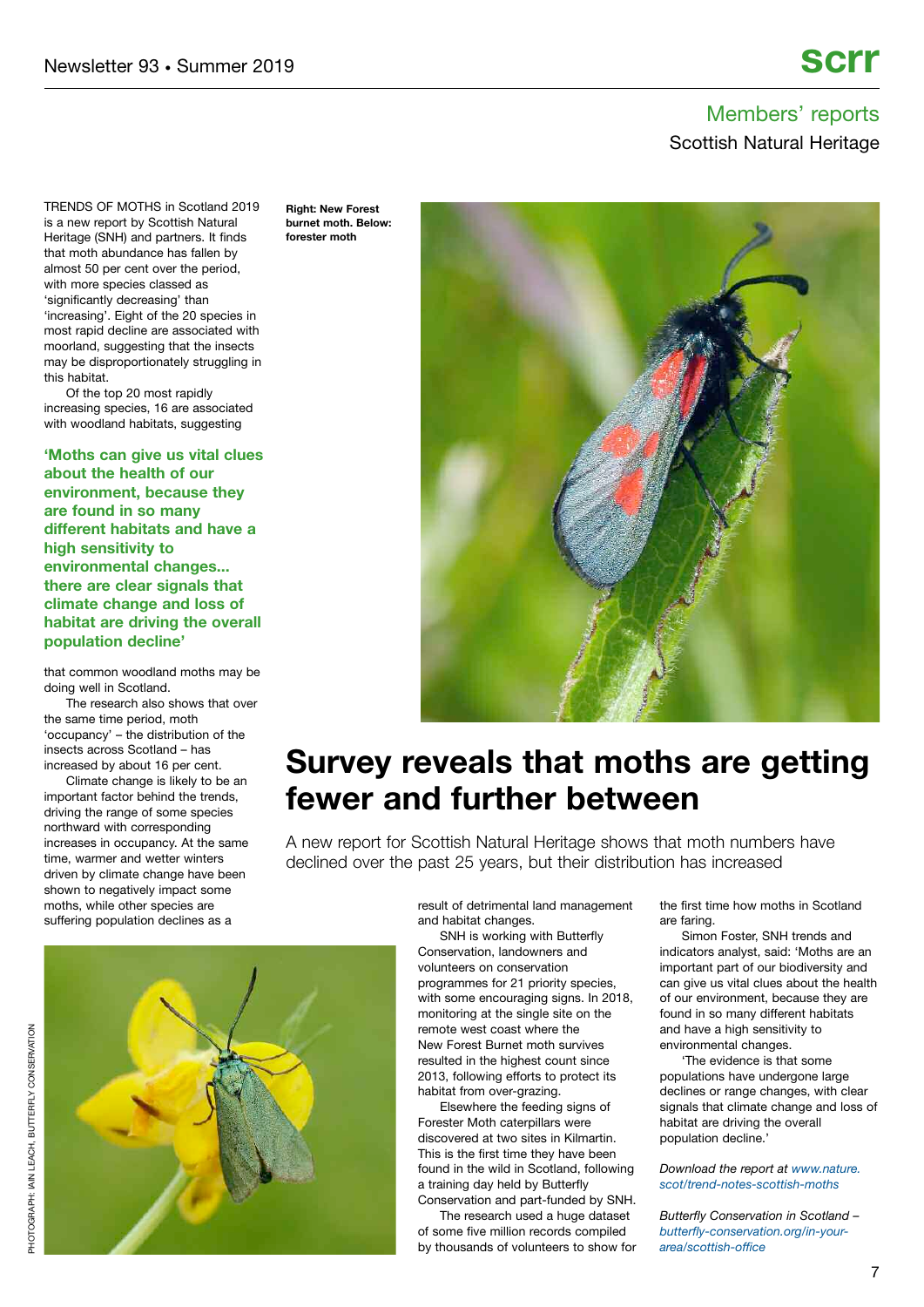University of the Highlands and Islands; Scottish Association for Marine Science

# **Monitoring the incorporation of plastic into the nests of UK seabirds**

Nina O'Hanlon, seabird ecologist, Environmental Research Institute (UHI), reports on a project to assess the extent of this environmental problem



PLASTIC POLLUTION is an increasing, and global, environmental issue which poses a major threat to marine biodiversity. The production of plastic continues to rise with millions of tons entering the oceans each year. It is therefore not surprising that seabirds come into contact with it. Seabirds can ingest plastic or become entangled in it, which may have negative consequences on their survival.

Several seabird species are known to incorporate plastic into their nests, particularly those that build substantial surface nests such as gannets and shags. However, to date the majority of evidence concerning nest incorporation of plastic by seabirds is anecdotal.

In a recent report assessing the impact of marine plastic on seabirds in the northeastern Atlantic , we only found quantitative, published data on

nest incorporation of plastic for just two seabird species – gannets on Grassholm (Pembrokeshire, Wales) and kittiwakes in Denmark. Therefore there is a need to obtain current information on the extent of this issue.

Last summer, we carried out fieldwork across Scotland to collect data on plastic incorporated into gannet nests. Nest incorporation of plastic debris was recorded in all eight gannetries visited. The majority of items were netting and rope; however packaging straps, plastic bags and balloons were also noted.

This data will be collated with data on other seabird species collected from across the UK by some fantastic seabird researchers and by volunteers with Seabirds Count, as part of the current national breeding seabird census. So far we have data from a range of species including shags, large gulls and kittiwakes. This data will help us find out where marine plastic pollution is having the greatest impact on our seabirds, and which species are most vulnerable. If you would like to get involved in collecting data this year then please get in touch.

**Left: gannet nests incorporating netting and a red balloon**

> **Dr Valeria Montalescot in the Philippines**

*For details contact Nina O'Hanlon, [nina.ohanlon@uhi.ac.uk](mailto:nina.ohanlon@uhi.ac.uk) Seabirds Count – [jncc.defra.gov.uk/page-7413](http://jncc.defra.gov.uk/page-7413) Environmental Research Institute – [www.uhi.ac.uk/en/research-enterprise/](https://www.uhi.ac.uk/en/research-enterprise/centres/eri/) [centres/eri/](https://www.uhi.ac.uk/en/research-enterprise/centres/eri/)*

## SAMS scientists advise on seaweed biosecurity

The Scottish Association for Marine Science (SAMS) is taking a leading role in efforts to improve the sustainability of a fast-growing global industry

GOVERNMENTS FROM around the world are considering how best to safeguard the rapidly expanding global seaweed industry, following advice from researchers at the Scottish Association for Marine Science (SAMS).

Worth around five billion dollars annually, the seaweed industry is largely based in south-east Asia, China and west Africa, sustaining coastal communities in many developing countries. Seaweed production more than doubled in size globally in the course of 20 years, from 13.5 million tonnes in 1995 to 30 million tonnes in 2016.

As a food, seaweed is a rich source of micronutrients (iron, calcium, iodine, potassium and selenium), vitamins and Omega-3 fatty acids.



The Food and Agriculture Organisation (FAO) now intends to include seaweed alongside marine animals, such as finfish and shrimp, in producing advice on biosecurity, which aims to prevent

included in the initial biosecurity planning until a presentation made at a recent FAO-led meeting in Paris by SAMS scientist Prof Elizabeth Cottier-Cook, the leader of the GlobalSeaweedSTAR project, a UKfunded research effort to improve the sustainability of the global seaweed growing industry.

the spread of disease and pest species. Seaweed had not been

Seaweed aquaculture biosecurity is now the subject of a side-meeting at the FAO's sub-committee on aquaculture (COFI/AQ) in Trondheim from August 22 to 26, 2019. From this meeting, Prof Cottier-Cook and her team are hoping to produce a technical document on seaweed biosecurity for FAO approval.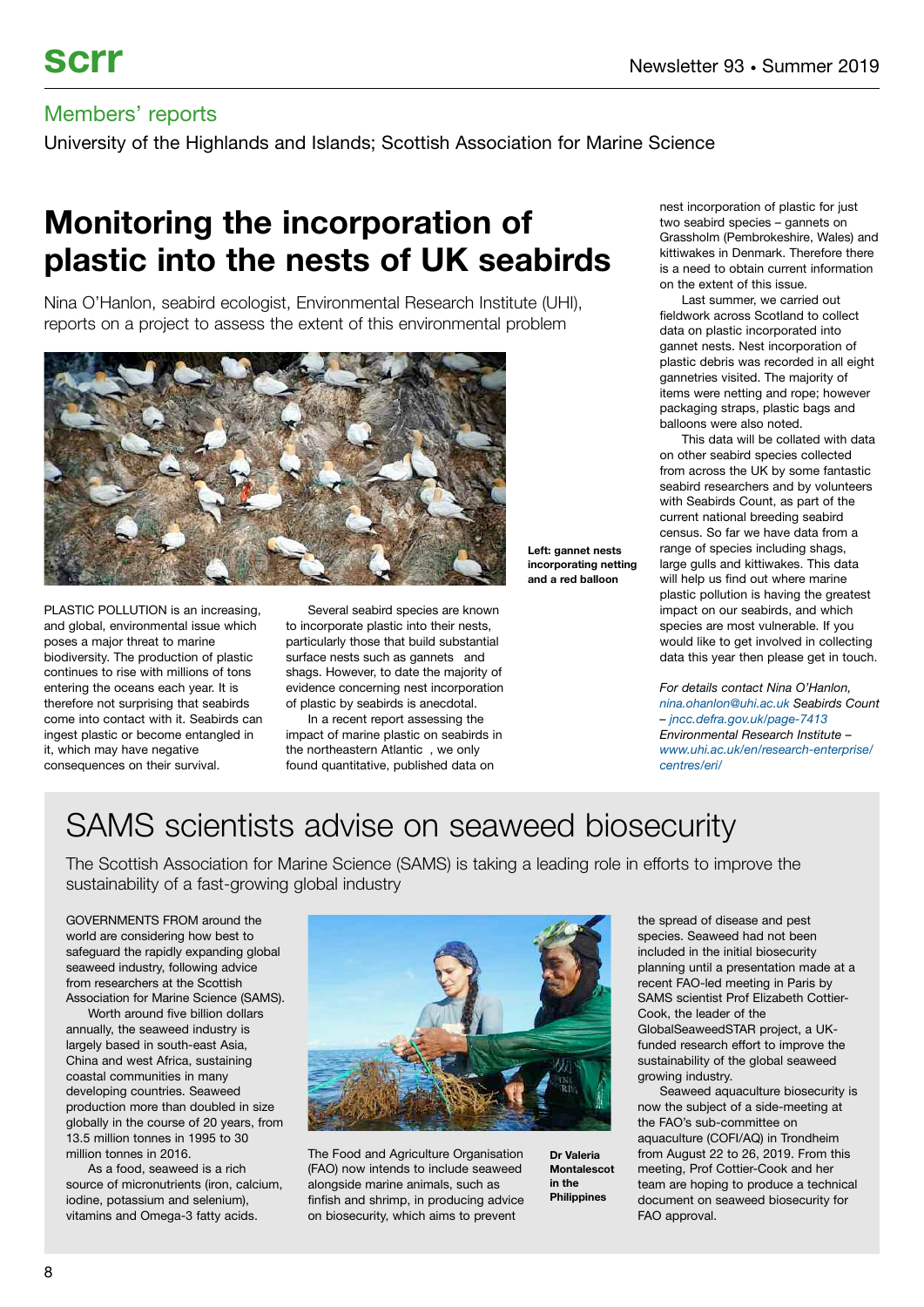Heriot-Watt University; Roslin Institute, University of Edinburgh



## **Natural biopolymers create plastic agglomerates in Scottish waters**

Tony Gutierrez, microbial ecologist at Heriot-Watt University, describes the outcome of recent laboratory experiments

SCIENTISTS AT Heriot Watt University have discovered that biopolymers excreted by bacteria are gluing micro and nano plastics together so that they form larger masses in our oceans. The biopolymers are common across all freshwater and marine environments, but until now scientists did not know what effects these sticky, glue-like materials had on the nano and microplastics that are now ubiquitous in all our waters.

As part of RealRiskNano, a £1.1 million project funded by the Natural Environment Research Council (NERC), scientists used water collected from the Faroe-Shetland Channel and the Firth of Forth in various experiments aimed at understanding the behaviour of micro- and nano-plastics in the marine environment.

The scientists added plastics to seawater and incubated them in conditions that simulated the ocean surface. Within minutes, they grouped together with bacteria, algae and other organic particles. The team was surprised to find that large masses of biopolymers – glue-like substances produced and excreted by

**Left: plastic particles are 'glued' together by biopolymers excreted by bacteria**

microorganisms – formed the bulk of these plastic agglomerates. The nanoplastics, which are 100-200 times smaller than a bacterial cell, are incorporated into the agglomerates, which are visible to the naked eve and therefore might be mistaken for a food source by small marine animals.

The researchers have raised concerns about the potential impacts of this agglomeration on the deep sea and geochemical cycles, such as the flow of food from surface to sea floor. The agglomerates form in something similar to 'marine snow', the shower of organic detritus that carries carbon and nutrients from the surface to the ocean floor and feeds deep-sea ecosystems.

Heavier plastics could drive marine snow to fall at a faster rate to the sea floor; while the opposite could happen if lighter forms of plastic make it more buoyant, in which case deepsea ecosystems could become starved of food.

To understand this scenario the researchers have identified the need for more data on how abundant these invisible plastics are in the ocean.

The NERC RealRiskNano project involves researchers from Heriot-Watt University and Plymouth University, and the research was published in the Marine Pollution Bulletin.

*See [epaquatic.org/realrisknano/](https://epaquatic.org/realrisknano/)*

## Feather formation in the egg could help birds stay cool

Denis Headon of Roslin Institute, University of Edinburgh explains a significant new finding

THE FORMATION OF feathers has been studied for over 50 years as a way to understand how simple tissues interact to produce organs. With advances in technology, scientists can now watch the process of organ development as it happens, giving deeper insights into how the embryonic body produces a complex anatomy through cells both moving and signalling to one another.

Scientists have discovered how bird feathers form in a wave-like motion, creating a regular pattern in the skin. Researchers have identified chemical signals that are switched on and off in a bird's skin as feathers are arranged sequentially. The findings could help design strategies to reduce feather density in farmed birds, which can be prone to overheating – a major welfare concern in tropical climates.



The Roslin team used high-powered microscopes to analyse the earliest stages of feather development in various bird species, and studied chicken embryos to track individual cells during the process. In ducks and chickens, feather development swept across the skin like a wave, forming a regular hexagonal pattern.

This wave motion was driven by two components: a genetic signal called EDA, and increasing cell numbers.

In flightless birds such as ostriches and emus, the wave does not occur and feathers are arranged haphazardly. Lack of flight over many generations

may have allowed their feather arrangements to deteriorate.

Depth of plumage affects a bird's heat tolerance. Most commercial breeds of chicken have too many feathers to cope with heat. This is important for agriculture in low- and middle-income countries, with tropical climates and high demand for poultry. Experts may be able to develop breeds that are more heat resistant.

The study is published in PLOS Biology and the Roslin Institute receives strategic funding from the Biotechnology and Biological Sciences Research Council (BBSRC).

*For more contact Denis Headon, [denis.headon@ roslin.ed.ac.uk](mailto:denis.headon@roslin.ed.ac.uk)*

*News and events from Roslin Institute – [www.ed.ac.uk/roslin/news-events](https://www.ed.ac.uk/roslin/news-events)*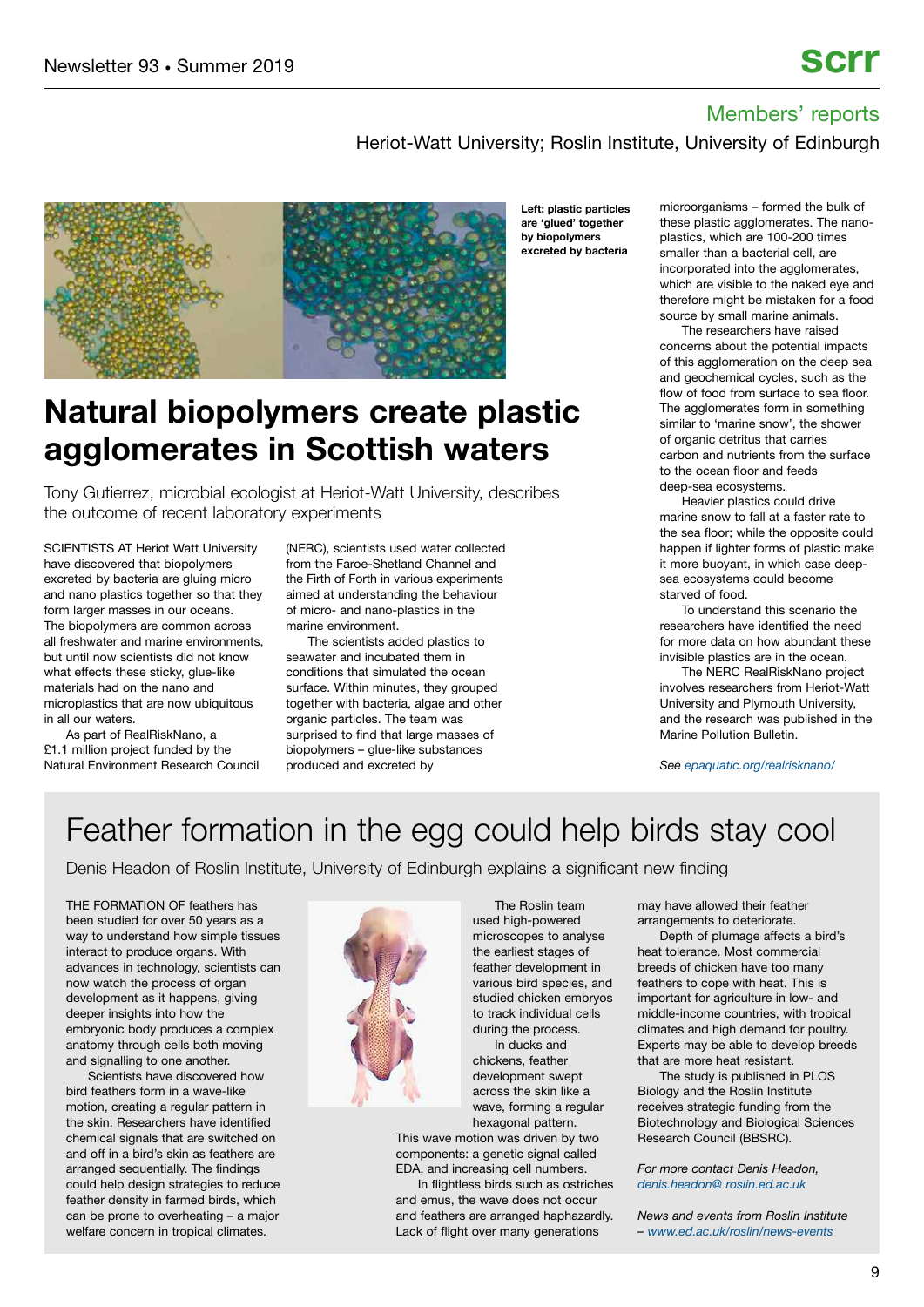Moredun Research Institute, Centre for Ecology & Hydrology



## **Deer health project finds low levels of** *E. coli*

Dr Tom McNeilly from the Moredun Research Institute explains the findings of a new survey on the presence of *E. coli* O157, an important food-borne pathogen, in wild deer

A PROJECT UNDERTAKEN by the Moredun Research Institute and the University of Edinburgh to investigate the prevalence of harmful *E. coli* O157 bacteria in Scotland's wild deer has established that these bacteria have a low prevalence in deer of less than 0.3 per cent of the population.

The study, funded by the Scottish Government and Food Standards Scotland, was carried out following the outbreak of E. coli O157 infection in people linked to the consumption of venison products in 2015. The bacteria, which is shed in animal faeces, causes disease due to the production of Shiga toxin and is most severe in very young or elderly people. The research set out to determine the levels of E. coli O157 in wild deer in Scotland and how the bacteria might be transferred to meat during the production of venison.

The research was based on the collection and testing of faecal samples from all species of wild deer in Scotland (red, roe, sika and fallow) and covered all of Scotland's regions where wild deer are present. Through working alongside the Association of

#### **'A total of 1087 samples were received and E. coli O157 was found to be present in three. Two positive samples came from red deer and one from a sika deer'**

Deer Managers Groups and Forest Enterprise Scotland, a total of 1087 samples were received of which E. coli O157 was found to be present in three. Two positive samples came from red deer and one from a sika deer.

Despite these low numbers, deer managers and processors are being urged to continue to do everything within their control, from the point of cull to the end product reaching the consumer, to minimise the risk of faecal contamination of the carcass. Partners in the Scottish Deer Health Survey include: Association of Deer Management Groups; Lowland Deer Network Scotland; Scottish Venison Partnership; Scottish Quality Wild Venison.

*News from Moredun Research Institute – [www.moredun.org.uk/news](https://www.moredun.org.uk/news)*

# **Protection of a u a big step for UK**

The Centre for Ecology & Hydrology important milestone for the conserv explains Dr Stephen Cavers

A SCOTS PINE forest on a remote north-facing hillside in north-western Scotland has been named as the UK's first 'genetic conservation unit' (GCU). The designation by Scottish Natural Heritage (SNH) means the trees growing here will be protected as a unique part of the overall genetic diversity of this particular tree species.

The site, at Beinn Eighe in Wester Ross, is managed by SNH and was Britain's first National Nature Reserve, so it is fitting that it is now also the site of another first for the UK. It is hoped that the establishment of the Beinn Eighe GCU will also act to stimulate the creation of GCUs across the UK for all of our native trees.

Biodiversity underpins our ecosystem services and provides the capability for ecosystems to adapt to challenges such as environmental change or new pests and diseases. Genetic diversity is a key component of biodiversity and is essential for species-level responses to change.

Nationally, under the Aichi Targets of the Convention on Biological Diversity, the UK is committed to prevent the loss of genetic diversity in our native species and must find ways to characterise, secure and manage its native genetic resources. This needs to include a capability to document and

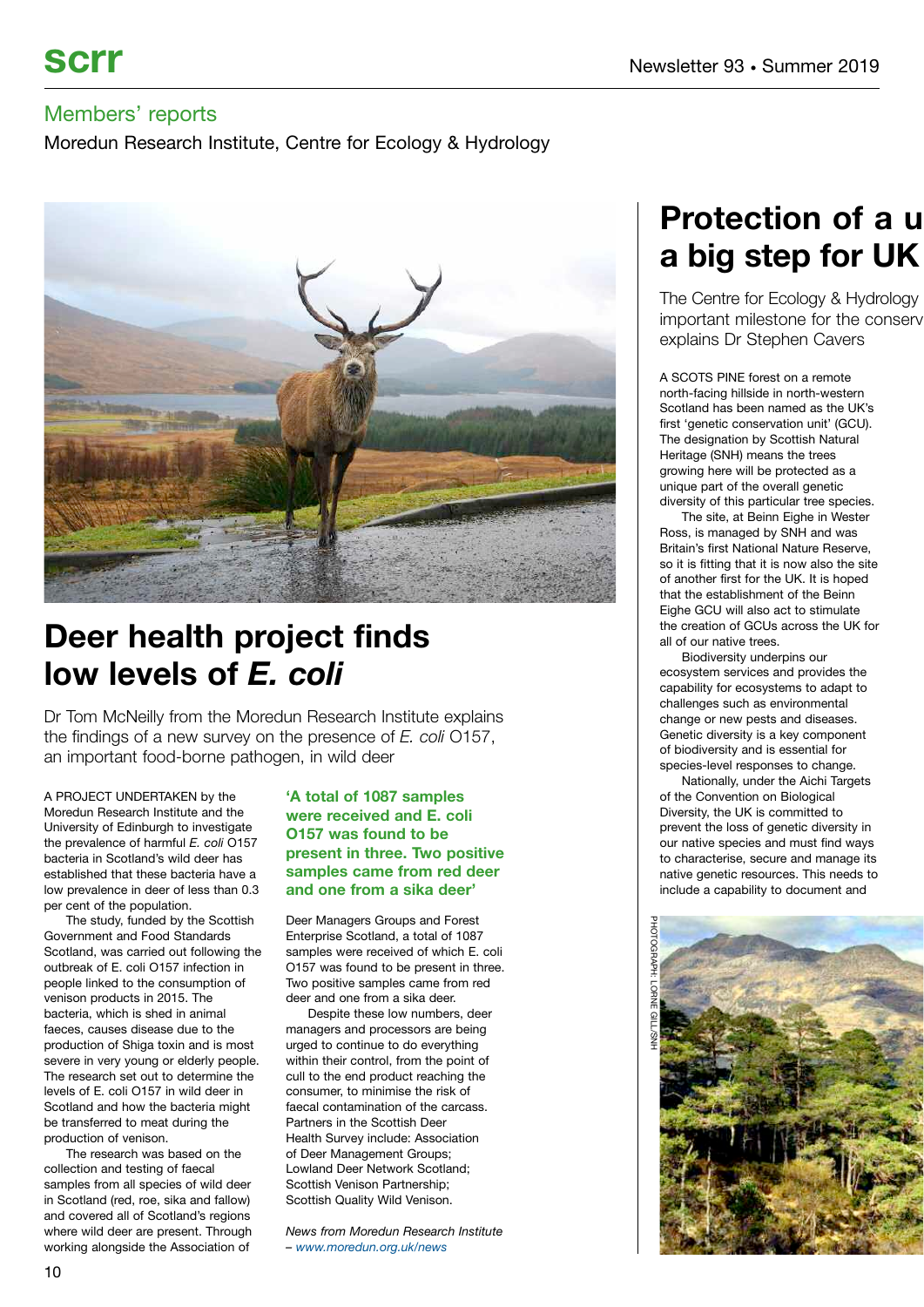News from SCRR Peter Wilson Lecture 2019

## **nique forest is biodiversity**

has played a key role in an ation of native trees in Britain

> In tree species, a Europe-wide framework (EUFGIS) has been created to manage genetic resources, which provides a focus for the collation of knowledge about genetic diversity and for identification and conservation of a representative proportion of that variation as dynamically managed gene conservation units.

Some specimens at Beinn Eighe are more than 350 years old and the genetic composition of the pinewood has been shown to be unique. The genetic conservation unit for Scots pine at the site is a significant first step towards the UK securing this important national resource.

As well as providing the research that forms the scientific basis for recognising Beinn Eighe's distinctiveness, CEH has played a leading role in developing the new strategy for the UK's Forest Genetic Resources, which will form the framework for protecting the genetic diversity in all of the UK's native trees.

*Forest Genetic Resources strategy, [www.ceh.ac.uk/our](https://www.ceh.ac.uk/our-science/projects/uk-forest-genetic-resources-strategy)[science/projects/uk-forest-genetic](https://www.ceh.ac.uk/our-science/projects/uk-forest-genetic-resources-strategy)[resources-strategy](https://www.ceh.ac.uk/our-science/projects/uk-forest-genetic-resources-strategy)*

*EUFGIS, [www.eufgis.org/](http://www.eufgis.org/)*



## **Peter Wilson Lecture 2019 – International Leadership for the Environment**

May 30, 2019 • Royal Society of Edinburgh • monitor the status of genetic diversity. The status of genetic diversity. The Francesca Osowska, chief executive, Scottish Natural Heritage

> IN HER Peter Wilson Lecture given at the RSE on May 30, 2019, Francesca Osowska set out some challenges on how nature should be at the heart of decision-taking in rural Scotland. She informed an attentive audience that the world had barely a decade to shift to a lowcarbon economy before the effects of global heating were irreversible and catastrophic. There were very clear threats facing Scotland, and by implication the rest of the UK, unless radical action was taken by 2030.

> Ms Osowska said current levels of greenhouse gases in the atmosphere meant global heating of 1.5C was almost

inevitable, requiring adaptation in the way people lived.

To prevent even more heating, there had to be sweeping changes to the way land and seas were exploited for food, towards much more sustainable food production; a marked shift towards sustainable transport; increased green spaces in urban areas; and significant reform of the economy to promote greater equality.

#### **'Net zero emissions by 2050 would require converting 20 per cent of agricultural land to forestry, a switch to electrically powered transport and increasing renewable energy production by 50 per cent'**

She cited goals set out in a recent report from the Committee on Climate Change (CCC), a government body that advises the UK and devolved governments on climate policy, which has called on the UK to adopt a target of net zero emissions by 2050. The UK government has so far failed to endorse that.



That required converting 20 per cent of agricultural land to forestry, biomass for energy, or expanding carbon-rich peatlands; a switch to electrically powered transport; increasing renewable energy production by 50 per cent; and heavy investment in carbon capture and storage, to pipe the  $CO<sub>2</sub>$  still being produced underground.

Her final message to the audience was to consider the imperative: 'Ask not what nature can do for you but what can you do for nature.'

Following the lecture there was a panel discussion and audience questions. The event continued afterwards with a reception and poster viewing in the RSE upper rooms.

*The annual Peter Wilson Lecture is a joint production by the Scottish Consortium for Rural Research and the Royal Society of Edinburgh.* 

*Details of the event can be found on the Royal Society of Edinburgh website at [www.rse.org.uk/event/international](https://www.ceh.ac.uk/our-science/projects/uk-forest-genetic-resources-strategy)[leadership-for-the-environment/](https://www.ceh.ac.uk/our-science/projects/uk-forest-genetic-resources-strategy) and a transcript and recording of the lecture will shortly be available.*